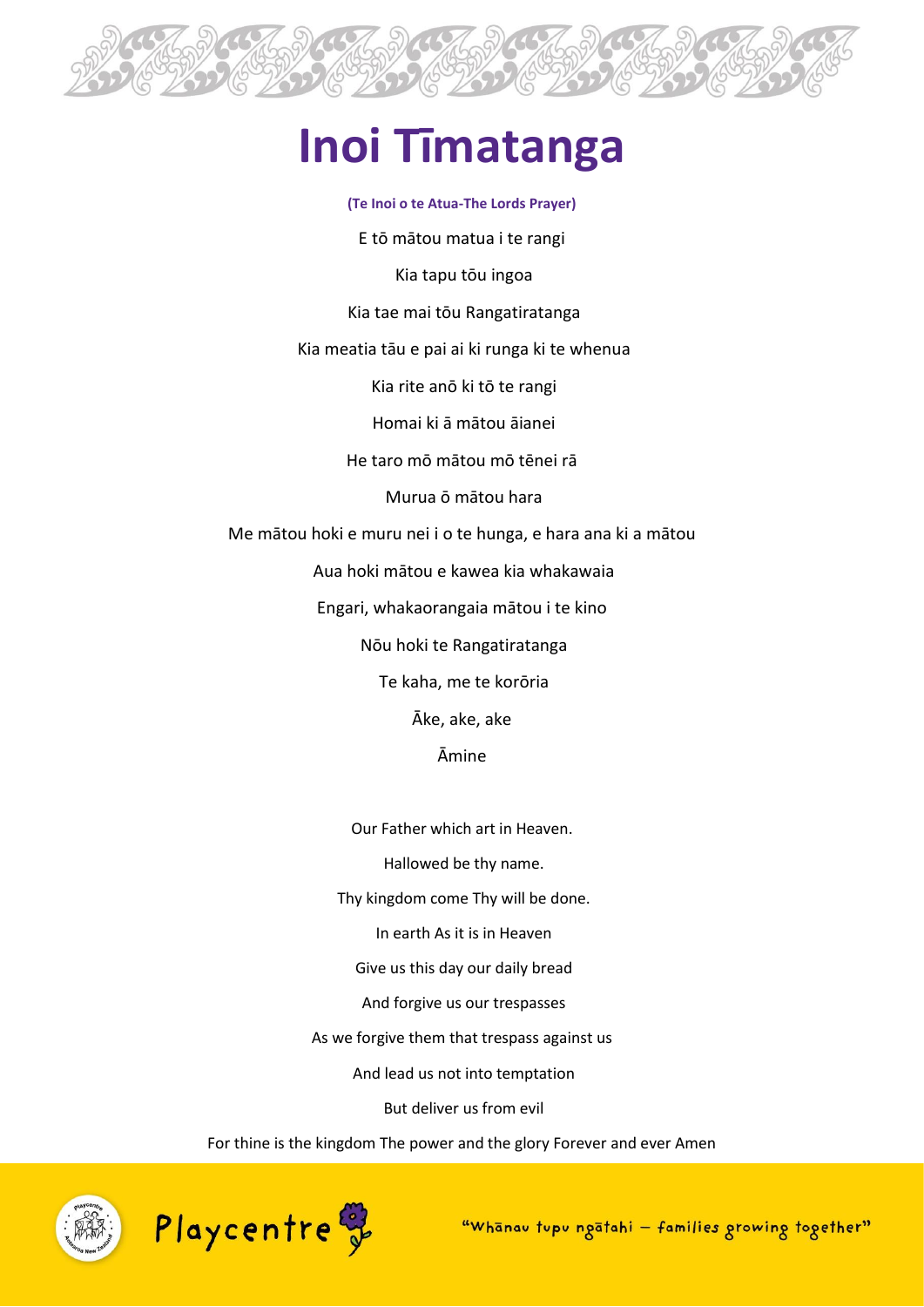

# **Inoi Tīmatanga**

#### He Hōnore, he Korōria ki te Atua Maungārongo ki te whenua Whakaaro pai ki ngā tāngata katoa Āmine

Honour and glory to God Let there be peace and tranquillity on Earth Goodwill to all people Amen

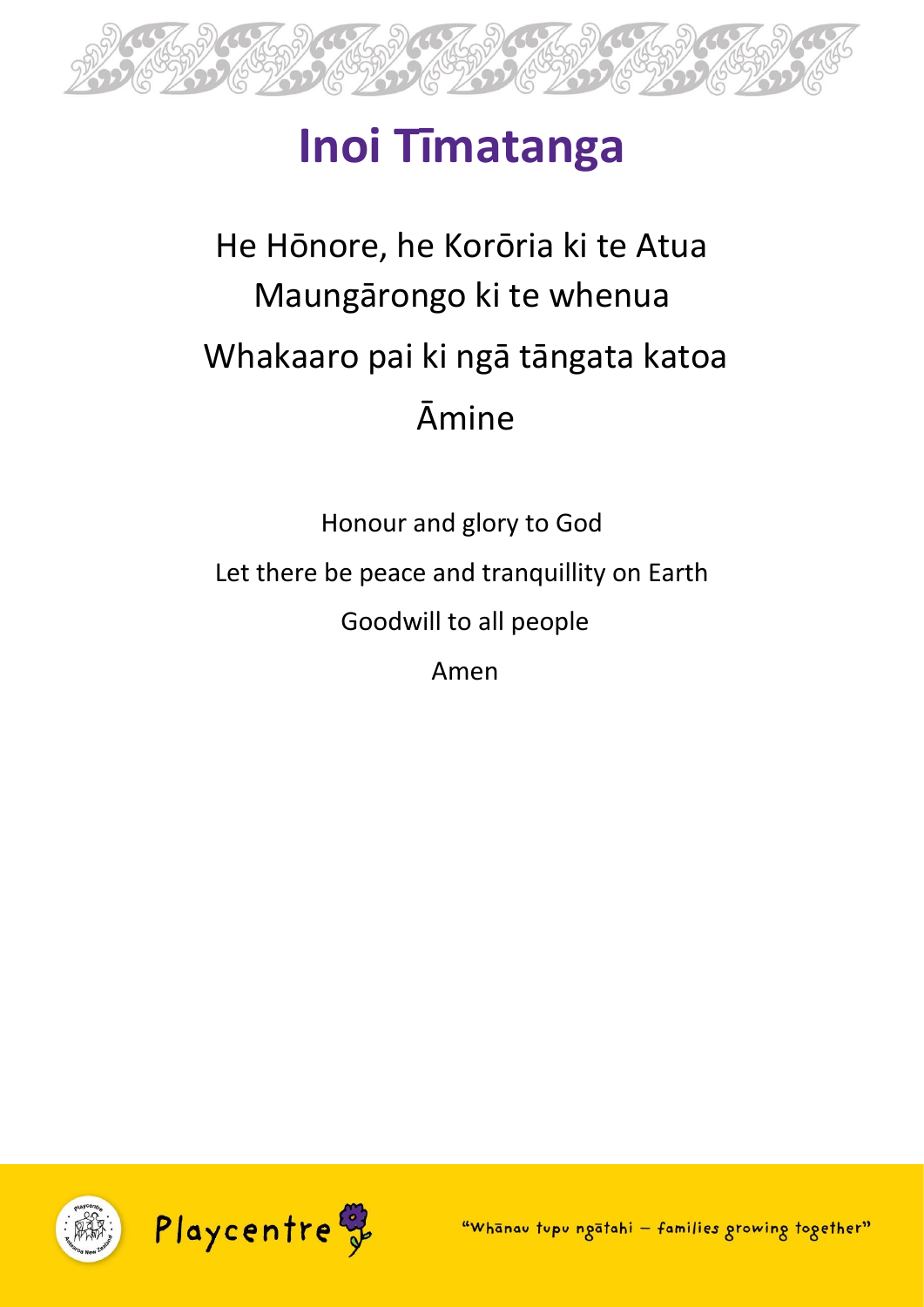

# **Inoi whakamutunga**

Kia tau ki a tātou katoa Te atawhai o tō tātou Ariki o Ihu Karaiti Me te aroha o te Atua Me te whiwhinga tahitanga Ki te Wairua Tapu Āke, ake, ake Āmine

May the grace of the Lord Jesus Christ And the love of God And the fellowship of the Holy Spirit Be with you all Forever and ever Amen



"Whanav tupu ngatahi - families growing together"